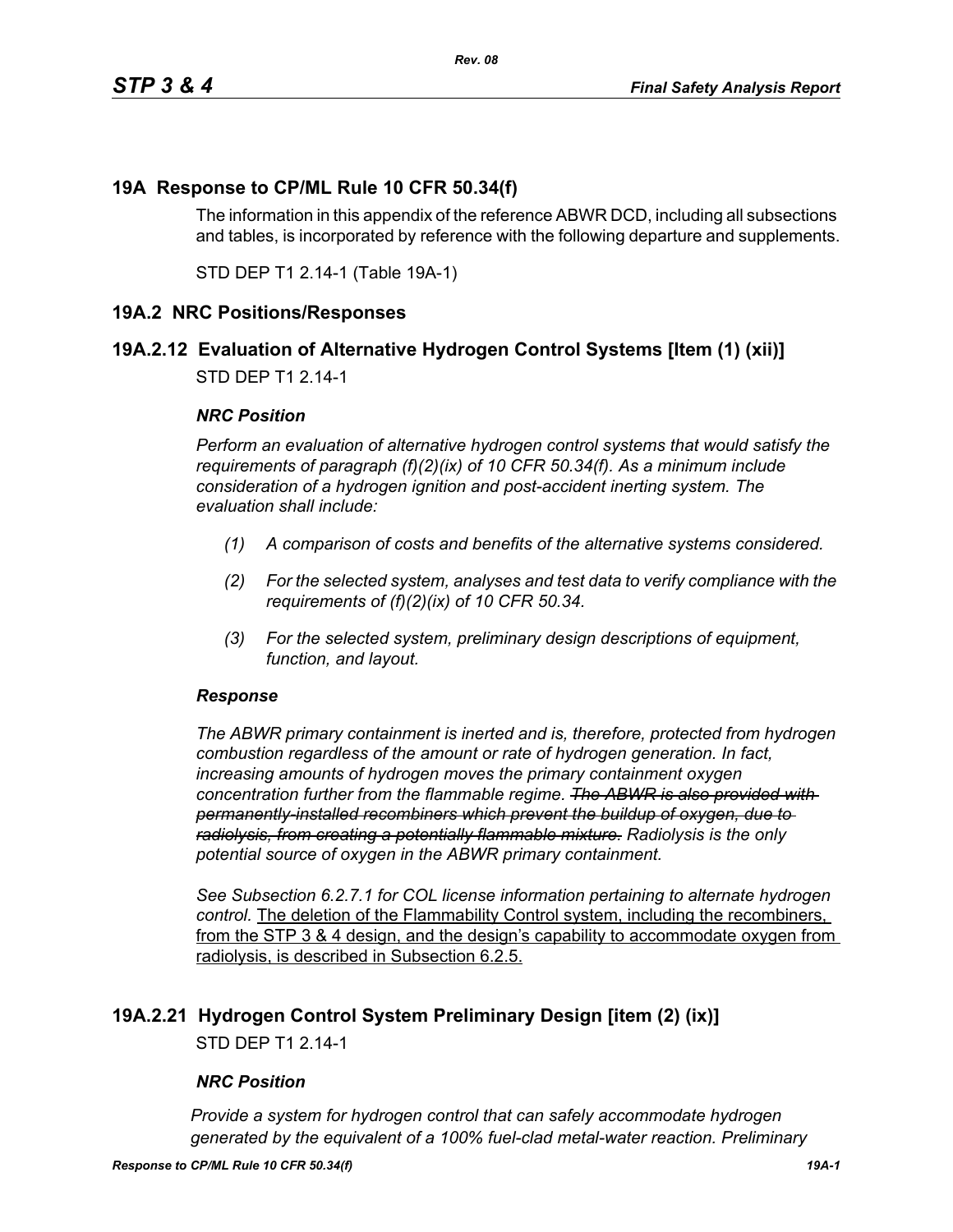*design information on the tentatively preferred system option of those being evaluated in paragraph (1) (xii) of 10 CFR 50.34(f) is sufficient at the construction permit stage. The hydrogen control system and associated systems shall provide, with reasonable assurance, that: [II.B.8]*

- *(1) Uniformly distributed hydrogen concentrations in the containment do not exceed 10% during and following an accident that releases an equivalent amount of hydrogen as would be generated from a 100% fuel clad metal-water reaction, or that the post-accident atmosphere will not support hydrogen combustion.*
- *(2) Combustible concentrations of hydrogen will not collect in areas where unintended combustion or detonation could cause loss of containment integrity or loss of appropriate mitigating features.*
- *(3) Equipment necessary for achieving and maintaining safe shutdown of the plant and maintaining containment integrity will perform its safety function during and after being exposed to the environmental conditions attendant with the release of hydrogen generated by the equivalent of a 100% fuel-clad metal water reaction including the environmental conditions created by activation of the hydrogen control system.*
- *(4) If the method chosen for hydrogen control is a post-accident inerting system, inadvertent actuation of the system can be safely accommodated during plant operation.*

### *Response*

*Per the response to Item (1)(xii), refer to Subsection 6.2.5 for a detailed description of the inerting and recombiner systems.*

### **19A.2.46 Dedicated Penetration [Item (3) (vi)]**

STD DEP T1 2.14-1

### *NRC Position*

*For plant designs with external hydrogen recombiners, provide redundant dedicated containment penetrations so that, assuming a single failure, the recombiner systems can be connected to the containment atmosphere. [II.E.4.1]*

### *Response*

*This item is addressed in Subsection 1A.2.13* not applicable to the ABWR design.

### **19A.3 COL License Information**

### **19A.3.1 Long Term Training Upgrade**

The following site-specific supplement addresses COL License Information Item 19.20.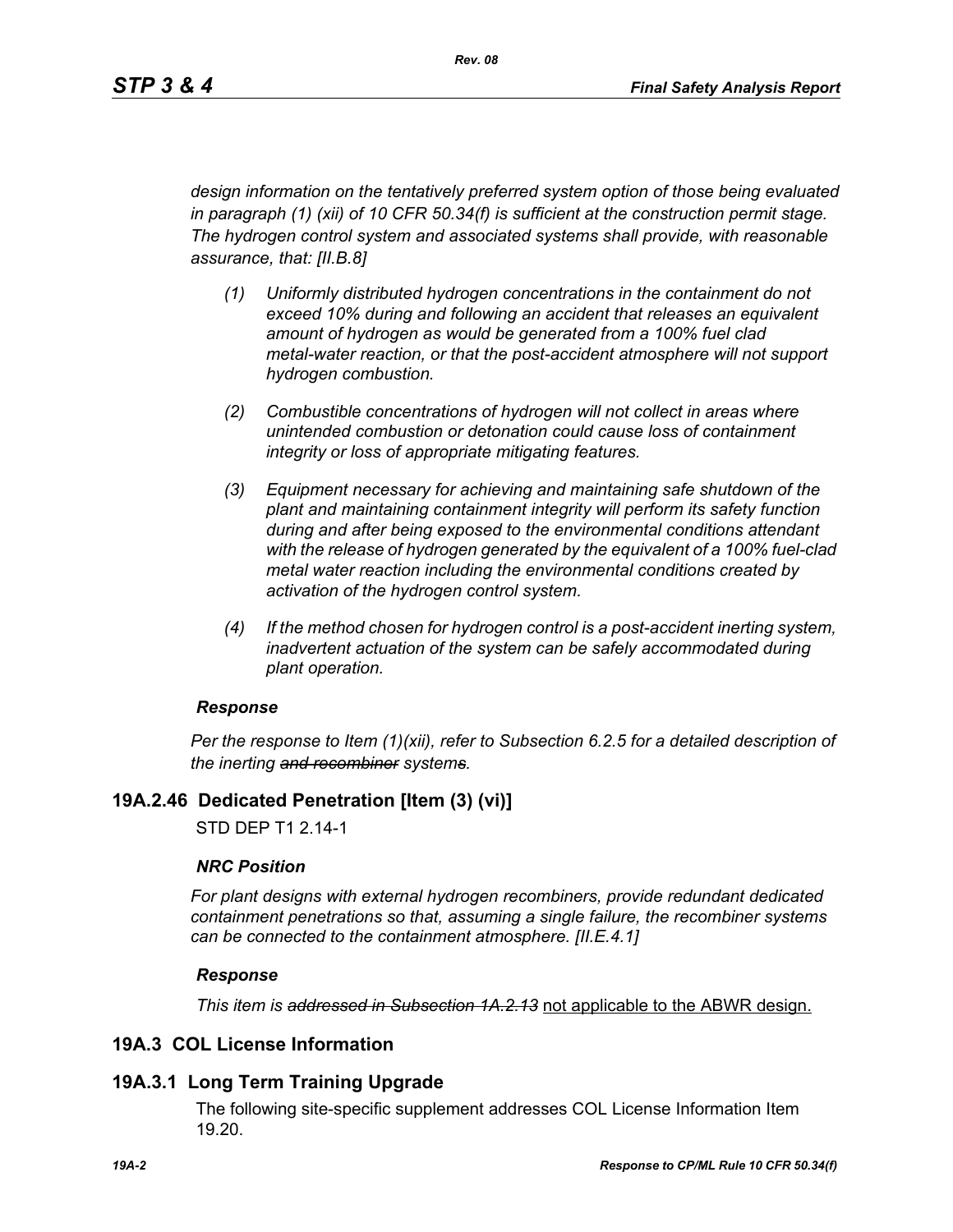STP 3&4 will include simulation facilities in accordance with 10 CFR 55.46 requirements for operator testing and licensing. Operator training is described in Sections 18.8.8 and 13.2.

## **19A.3.2 Long-Term Program of Upgrading of Procedures**

The following site-specific supplement addresses COL License Information Item 19.21.

Section 13.5 describes a long-term program of upgrading procedures, beginning during construction and follows into operation, for integrating and expanding efforts to improve plant procedures. The scope of the program includes emergency procedures, reliability analysis, human factors engineering, crisis management, operator training, and important industry and operation and experience.

## **19A.3.3 Purge System Reliability**

The following site-specific supplement addresses COL License Information Item 19.22.

A testing program to ensure that the large ventilation valves close within the limits assured in the radiologic design bases is described in Section 3.9 and 6.6.9.1.

### **19A.3.4 Licensing Emergency Support Facility**

The following site-specific supplement addresses COL License Information Item 19.23.

A comprehensive site Emergency Plan including a description of the Emergency Operations Facility for STP is provided as Part 5 of this application.

### **19A.3.5 In-Plant Radiation Monitoring**

The following site-specific supplement addresses COL License Information Item 19.24.

Personal monitoring and portable instrumentation of in-plant radiation and airborne radioactivity as well as training and procedures appropriate for a broad range of routine and accident conditions is provided in Sections 12.5.2, 12.5.3.1, and 12.3.5.2.

### **19A.3.6 Feedback of Operating, Design and Construction Experience**

The following site-specific supplement addresses COL License Information Item 19.25.

Administrative procedures for evaluating operating, design and construction experience are included in STP 3&4 Project documents including, Engineering Technical Specifications, U7-PROJ-G-SPEC-ETS-0001, and Utility Requirements Document Requirements, U7-PROJ-G-RPT-URD-0001 to ensure that applicable important industry experiences are provided in a timely manner to those designing and constructing the ABWR Standard Plant. (Subsection 19A.2.41). Operator experience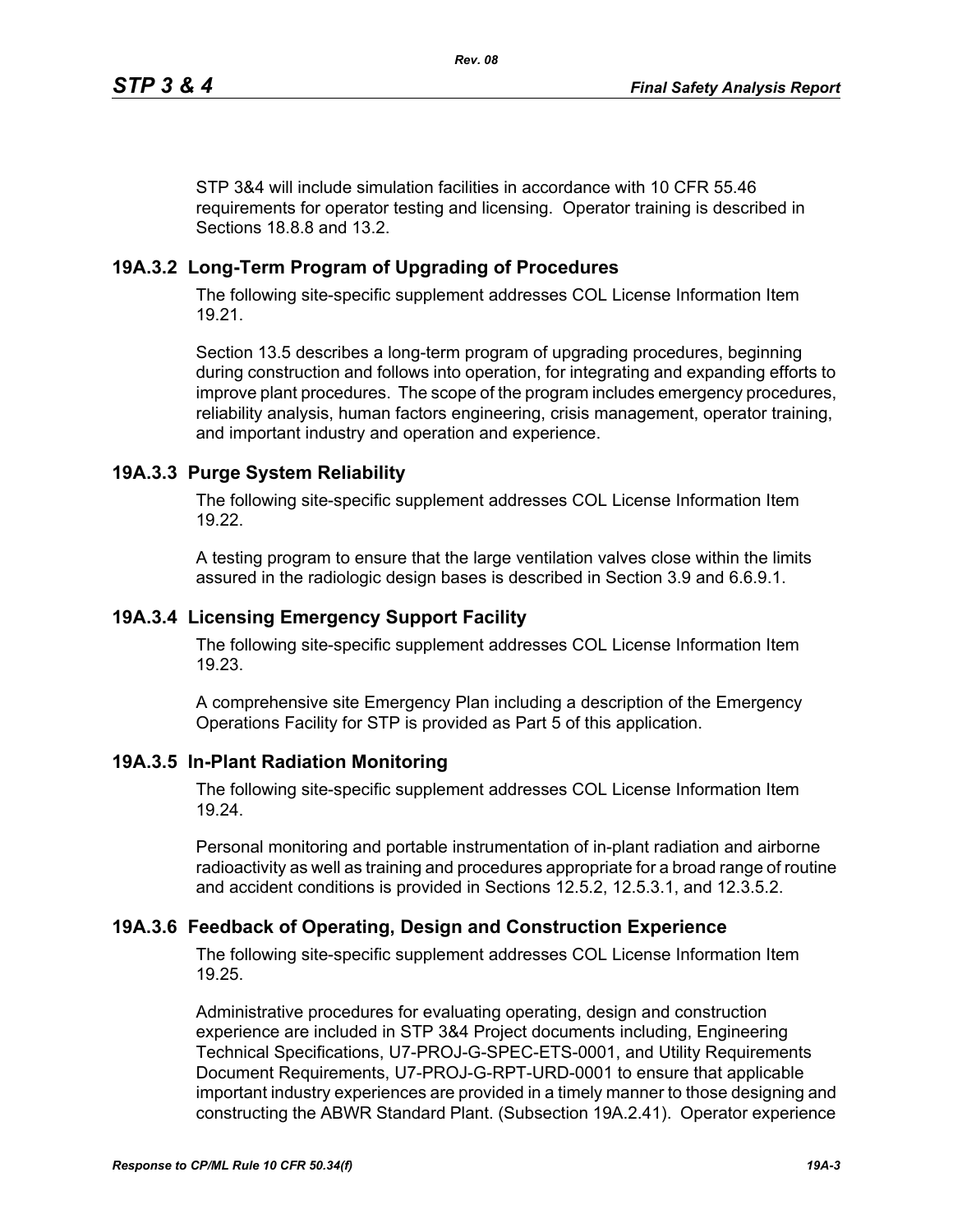will be incorporated into training and procedures prior to fuel load as described Sections 13.2.3 and 13.5.3, respectively. (COM 19A-1).

### **19A.3.7 Organization and Staffing to Oversee Design and Construction**

The following site-specific supplement addresses COL License Information Item 19.26.

A description of organization and staff is provided in Section 13.1.

# **19A.3.8 Develop More Detailed QA Criteria**

The following site-specific supplement addresses COL License Information Item 19.27.

The QA program description has been submitted as a separate document titled "STP Units 3 & 4 Quality Assurance Program Description."